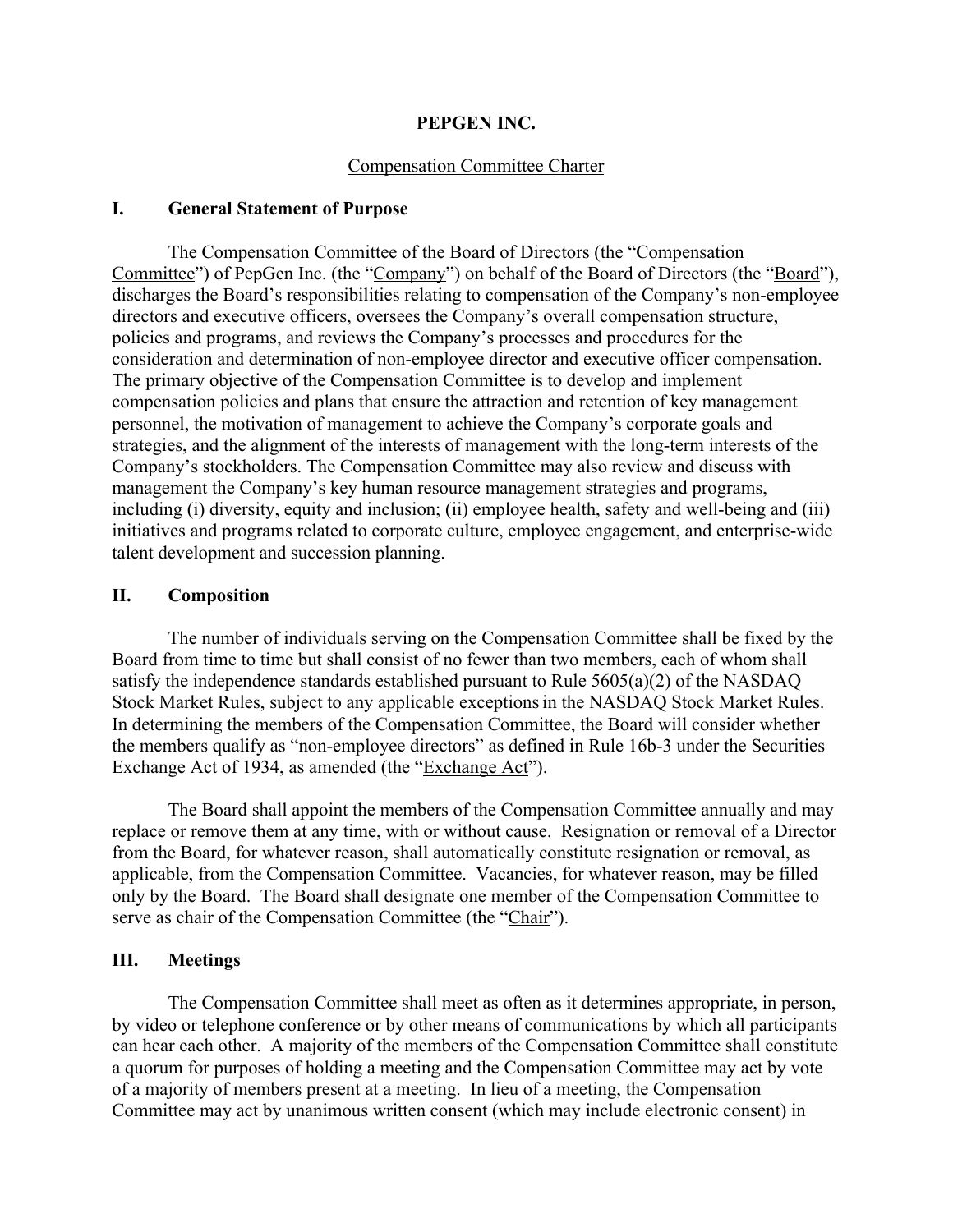accordance with the Company's by-laws. The Chair of the Compensation Committee, in consultation with the other members and management, may set meeting agendas consistent with this Compensation Committee Charter (the "Charter").

#### **IV. Compensation Committee Activities**

The Compensation Committee's purpose and responsibilities shall be to:

#### **A. Matters Related to Compensation of the Company's Chief Executive Officer**

- Review and approve the corporate goals and objectives to be considered in determining the compensation of the Company's Chief Executive Officer (the "CEO").
- Evaluate the CEO's performance in light of the goals and objectives that were set for the CEO and determine and approve the CEO's compensation based on that evaluation, taking into consideration, as applicable, compensation for similarly-situated CEOs at peer companies.
- In formulating its determination regarding the long-term incentive component of the CEO's compensation, the Compensation Committee should consider the Company's performance and relative stockholder return, the value of similar incentive awards to CEOs at comparable companies, and the awards made by the Company to the CEO in past years.
- Review periodically the aggregate amount of compensation being paid or potentially payable to the CEO.
- Periodically review and approve, (a) any employment agreements, severance arrangements and change in control agreements or provisions, in each case, when and if appropriate, and (b) any special or supplemental benefits.
- Exclude the CEO during voting or deliberations regarding the CEO's compensation.

#### **B. Matters Related to Compensation of the Officers Other Than the CEO**

- Determine the compensation of all officers of the Company other than the CEO and, at the discretion of the Compensation Committee, other members of senior management; for this purpose, the term "officer" has the meaning defined in Rule 16a-1 promulgated under the Exchange Act.
- Oversee an annual evaluation of all "officers" of the Company other than the CEO and, at the discretion of the Compensation Committee, other members of senior management.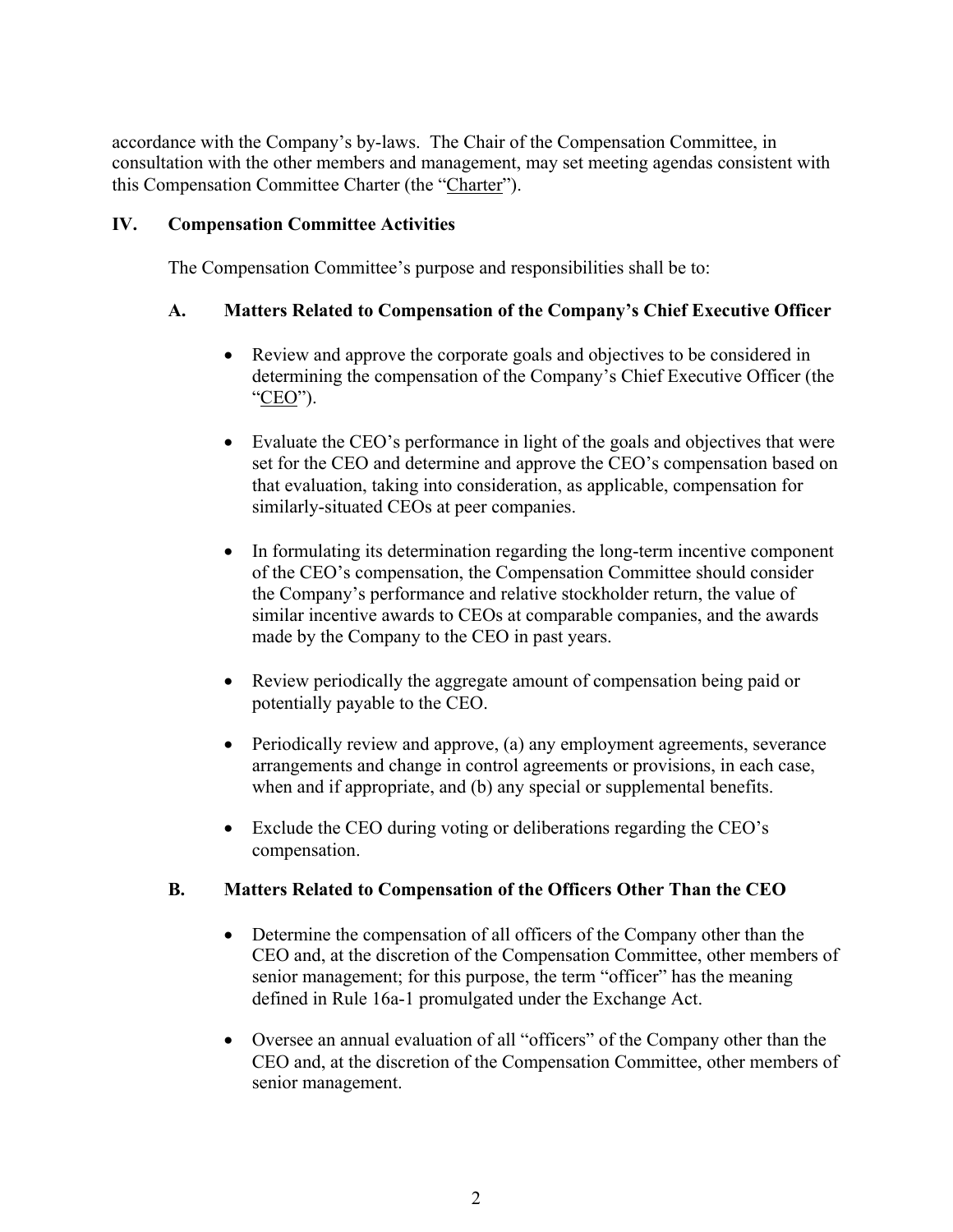- Review periodically the aggregate amount of compensation being paid or potentially payable to all "officers" of the Company other than the CEO, and at the discretion of the Compensation Committee, other members of senior management.
- For the "officers" of the Company other than the CEO, and at the discretion of the Compensation Committee, other members of senior management, periodically review and approve, (a) any employment agreements, severance arrangements and change in control agreements or provisions, in each case, when and if appropriate, and (b) any special or supplemental benefits.

## **C. Recommendations Regarding Non-Employee Director and Executive Officer Compensation**

• Periodically review and make recommendations to the Board regarding the compensation of non-employee directors.

#### **D. Processes and Procedures for Considering and Determining Non-Employee Director and Executive Officer Compensation**

- Review and reassess periodically (and where appropriate, make such recommendations to the Board as the Compensation Committee deems advisable with regard to) the Company's processes and procedures for considering and determining non-employee director and executive officer compensation, and review and discuss with management the description, if any, of such processes and procedures to be included in the Company's proxy statement or annual report on Form 10-K.
- Review and assess the results of the most recent stockholder advisory vote on executive compensation and, to the extent the Compensation Committee deems appropriate, take such results into consideration in connection with its review and approval of compensation for executive officers.

#### **E. Compensation Committee Report**

- Review and discuss with management the Compensation Discussion and Analysis to be included in the Company's proxy statement or annual report on Form 10-K ("CD&A").
- Based on the Compensation Committee's review and discussions with management, recommend to the Board that the CD&A, if and when required, be included in the Company's proxy statement or annual report on Form 10- K.
- Prepare the Compensation Committee Report, if and when required, to be included in the Company's proxy statement or annual report on Form 10-K in accordance with the rules and regulations of the Securities and Exchange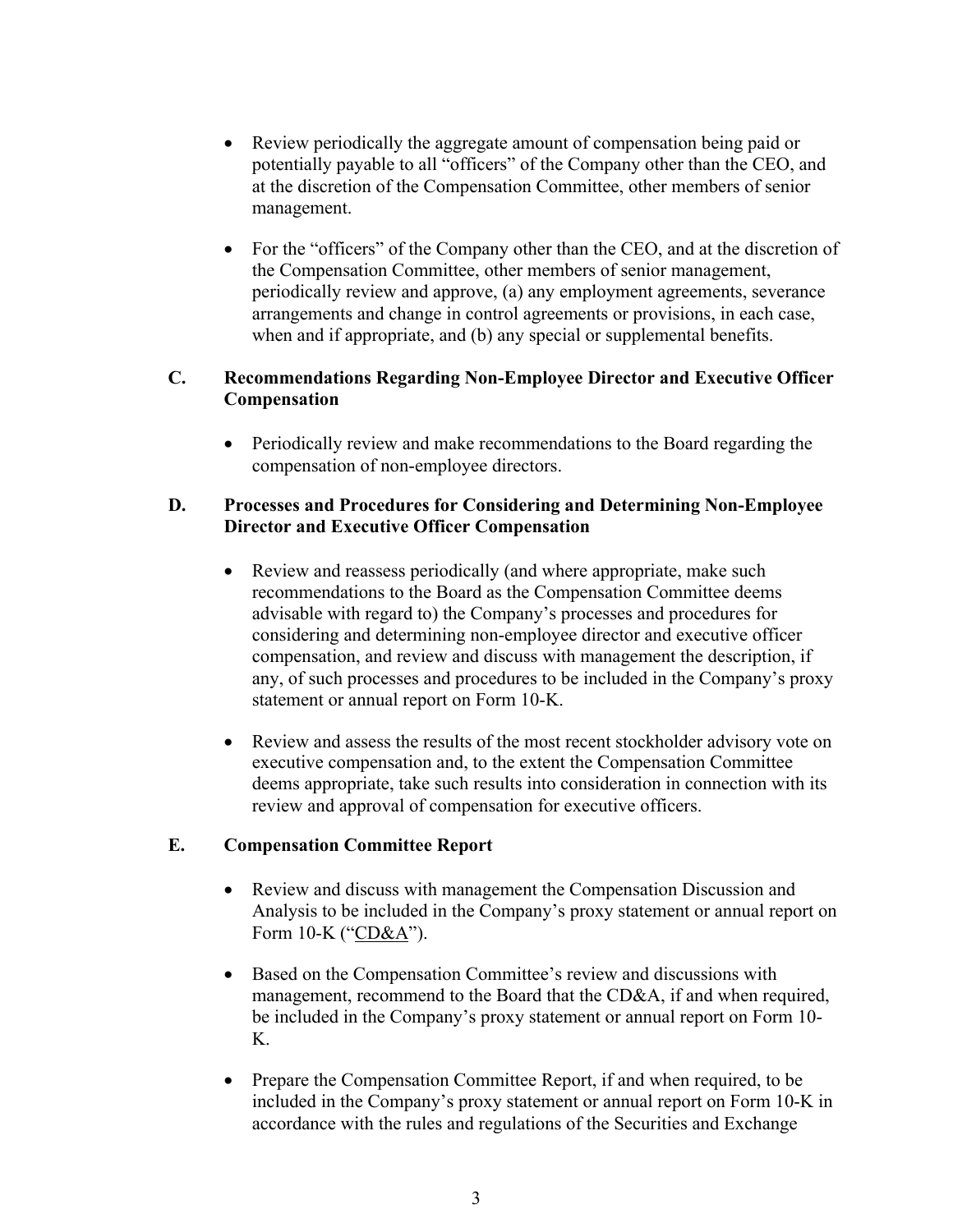Commission, the NASDAQ Stock Market rules, and any other rules and regulations applicable to the Company.

## **F. Incentive-Compensation and Equity-Based Plans**

- Review and approve grants and awards under incentive-based compensation plans and equity-based plans, in each case consistent with the terms of such plans.
- Review and recommend to the Board policies and procedures for the grant of equity-based awards, including the Company's Equity Award Grant Policy as may be in effect from time to time.
- Act as the administrator under the Company's equity-based plans.
- Oversee administration of all incentive compensation and equity-based plans for employees and approve all forms of award agreement and/or sub-plans adopted thereunder.

## **G. Annual Evaluation of the Compensation Committee**

• Perform an annual evaluation of the Compensation Committee and report the results to the Board.

# **H. Review of Charter**

• Annually review and reassess the adequacy of this Charter and submit any proposed changes to the Board for approval.

# **V. Additional Compensation Committee Authority**

The Compensation Committee is authorized, on behalf of the Board, to do any of the following:

## **A. Matters Related to Compensation Consulting Firms or Other Outside Advisers**

- Retain or obtain the advice of compensation consultants, legal counsel and/or other advisers.
- Annual review of a proposed group of peer companies for purposes of assessing the competitiveness of the Company's executive and non-employee director compensation and disclosure of such group in the Company's proxy statements and/or annual reports.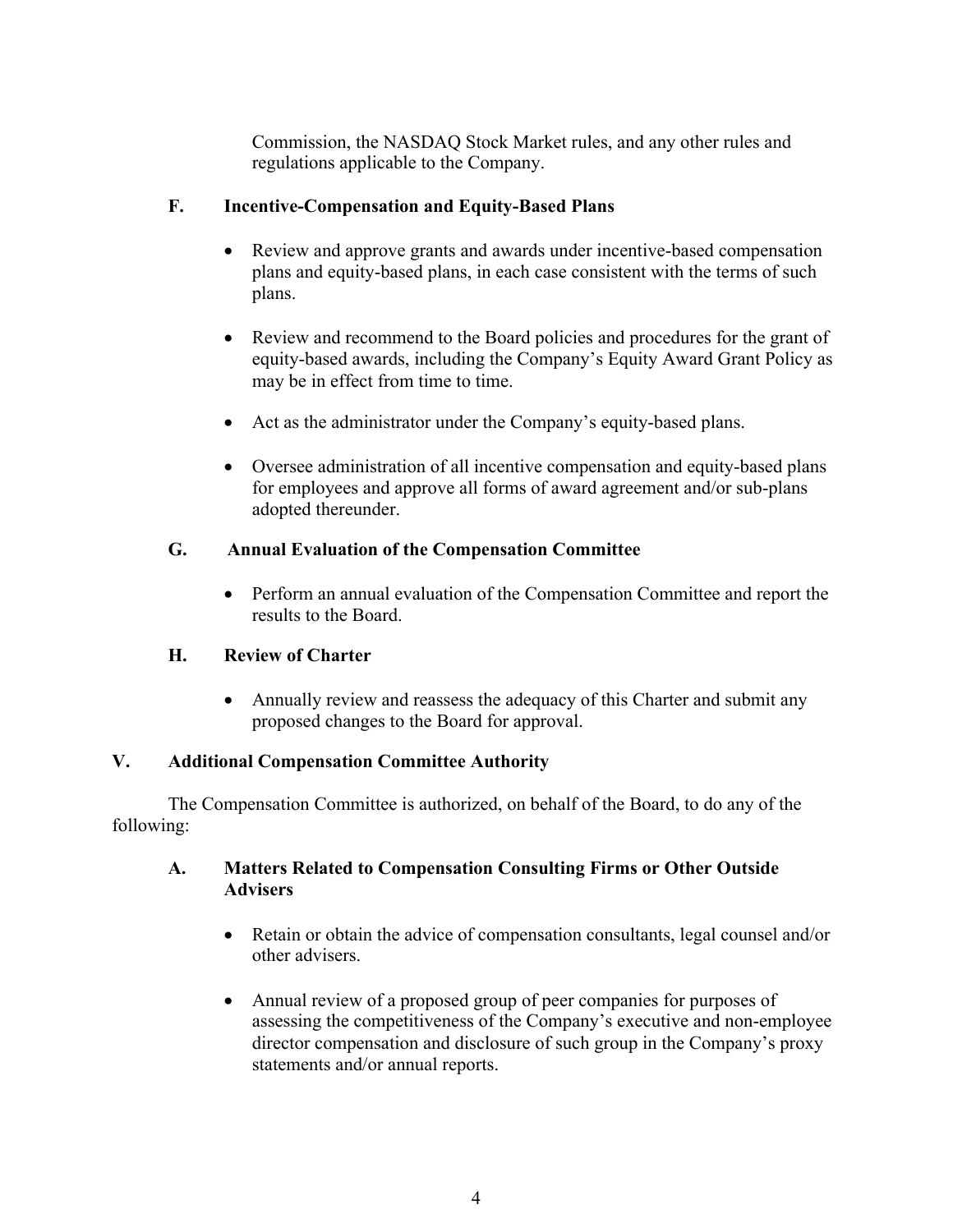- Have sole responsibility for the appointment, retention, compensation and oversight of the work of any compensation consultant, legal counsel or other adviser (each, a "Consultant") it retains (payment, as determined by the Compensation Committee, of reasonable compensation to any such Consultant to be funded by the Company); and
- Before selecting a Consultant consider all factors relevant to the Consultant's independence from management of the Company, including the following:
	- The provision of other services to the Company by the Consultant's employer;
	- The amount of fees received from the Company by the Consultant's employer, as a percentage of the total revenue of the Consultant's employer;
	- The policies and procedures of the Consultant's employer that are designed to prevent conflicts of interest;
	- Any business or personal relationship of the Consultant with a member of the Compensation Committee;
	- Any stock of the Company owned by the Consultant; and
	- Any business or personal relationship of Consultant or the Consultant's employer with an executive officer of the Company.

The foregoing shall not apply to inside legal counsel or to a Consultant whose role is limited to the following activities for which no disclosure would be required under Item  $407(e)(3)(iii)$  of Regulation S-K: (i) consulting on a broad-based plan that does not discriminate in scope, terms, or operation, in favor of executive officers or non-employee directors of the Company, and that is available generally to all salaried employees or (ii) providing information that either is not customized for a particular company or that is customized based on parameters that are not developed by the Consultant and about which the Consultant does not provide advice.

#### **B. Succession Planning/Talent Development**

- Review and discuss with the Board corporate succession plans for the CEO and other key officers of the Company.
- As a complement to the Board's oversight of executive succession planning, the Compensation Committee will periodically review and discuss with management its talent development and related initiatives.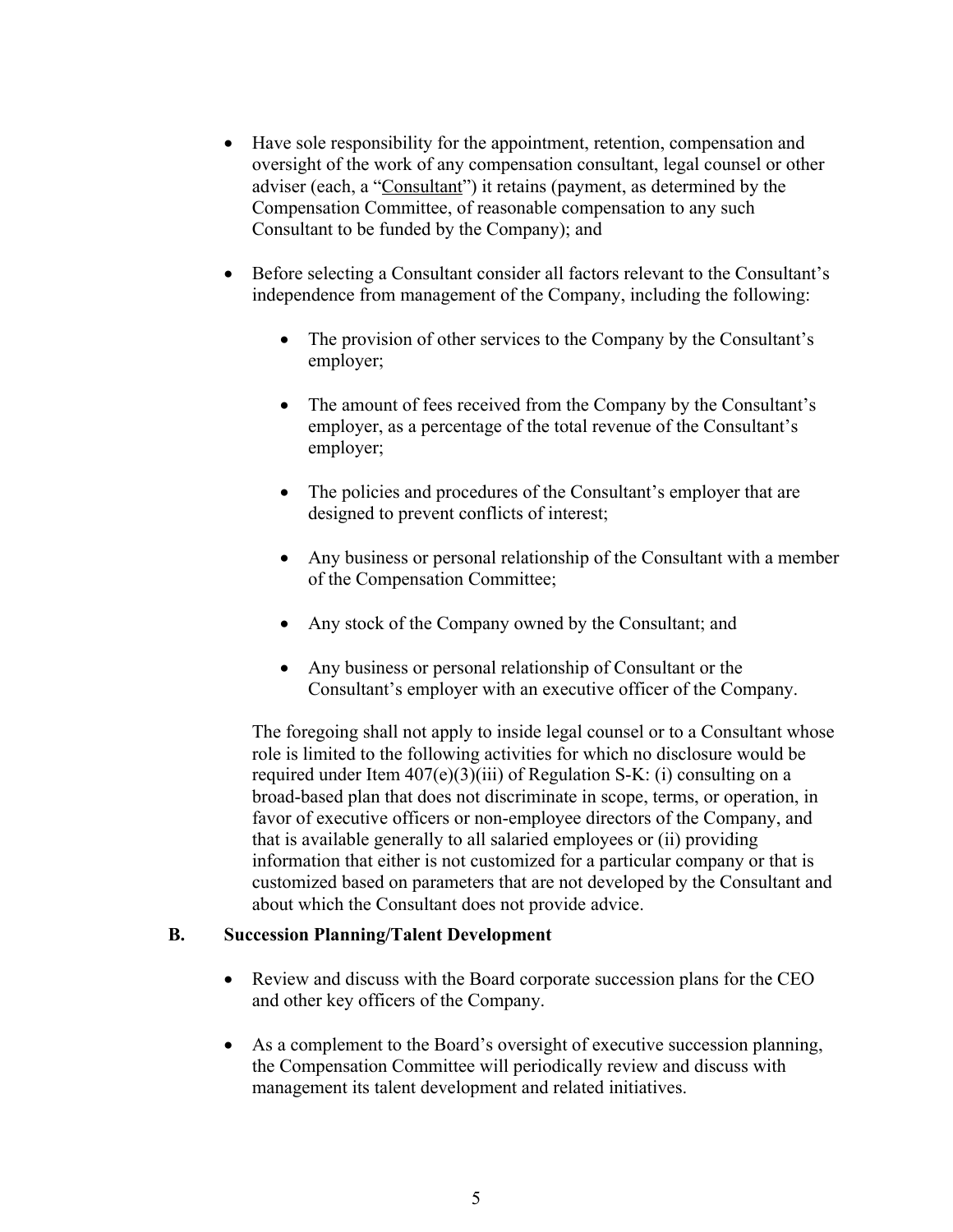## **C. Employee Benefit Plants; Non-Executive Compensation Policies**

The Compensation Committee shall periodically review the goals and objectives of the Company's non-executive compensation plans and other employee benefit plans. The Compensation Committee shall also perform such duties and responsibilities, and have such authority, related to employee benefit plans specifically assigned to the Board under the terms of such employee benefit plans or applicable law or regulation. To the extent permitted by applicable law and the provisions of any employee benefit plan, the Compensation Committee may delegate any of its duties, responsibilities or authority in connection with any employee benefit plan to members of management as the Compensation Committee deems appropriate.

#### **D. Employee Health, Safety and Well-Being/Human Capital Management**

- The Compensation Committee may assist the Board in its oversight of the Company's strategies, programs and initiatives related to employee health, safety and well-being; engagement; pay equity; and diversity and inclusion.
- The Compensation Committee may assist the Board in its oversight of the Company's strategies, programs and initiatives related to employee retention relative to other companies in the industry and locale and/or leadership development and/or company culture, including discussion with management of the results of periodic employee surveys.

#### **E. Oversight of Stock Ownership Guidelines Compliance**

The Compensation Committee shall periodically review compliance of directors and officers with the Company's stock ownership guidelines as may be in effect from time to time.

# **VI. General**

- The Compensation Committee may establish and delegate authority to one or more subcommittees consisting of one or more of its members to carry out its responsibilities.
- The Compensation Committee shall make regular reports to the Board on matters for which it has responsibility.
- In carrying out its responsibilities, the Compensation Committee shall be entitled to rely on advice and information it receives from management and any experts, advisors and professionals with whom it may consult.
- The Compensation Committee shall have the authority to request that any officer or employee of the Company, the Company's outside legal counsel,